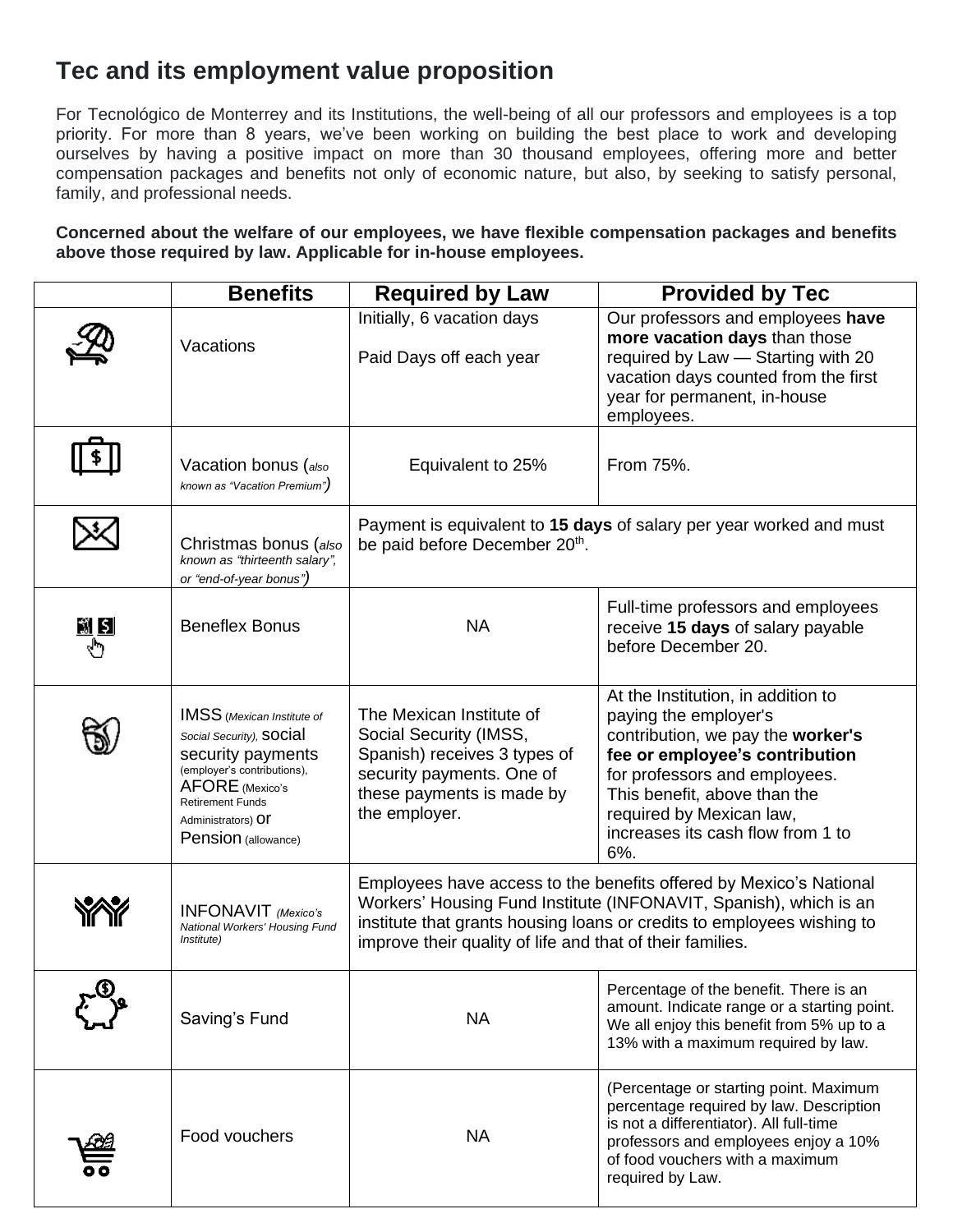Additionally, we offer the following benefits:

## **+ Tec Benefits**

# **my** Life Insurance

Because it is important to make sure that the loved ones of our professors and employees are protected in case of an unforeseen event, they all enjoy a life insurance.



The health, well-being, and peace of mind of all our professors and employees are very important. Therefore, we offer a **Major Medical Health Insurance** for them and their families (spouses under 64 years of age and children under 21 years of age).

#### $\prec$ **my** Retirement Plan

We recognize the loyalty and commitment of our professors and employees, who retire from the Institution after a successful career history.

The benefits of this plan are the following: a payment equivalent to a settlement agreement with tax benefits (the benefit amount is calculated based on age and seniority at the time of retirement), assistance/support, continuous liaison with Tec as they maintain contact, including many other benefits similar to those of active professors and employees, such as contracting services at preferential prices and conditions with Insurance companies.



# **my** Voluntary-type Insurance Policies

As professors and employees of our Institution, they are able to contract different insurance policies for their home, car, life, medical expenses, among others, at affordable and preferential prices, which can be paid via payroll.



## **my** Saving's Bank

Seeking to promote a saving culture among our professors and employees, we offer a **Savings Bank**. This benefit offers the possibility of investing in financial instruments, as well as increasing savings, so that our professors and employees may enjoy this benefit with their loved ones.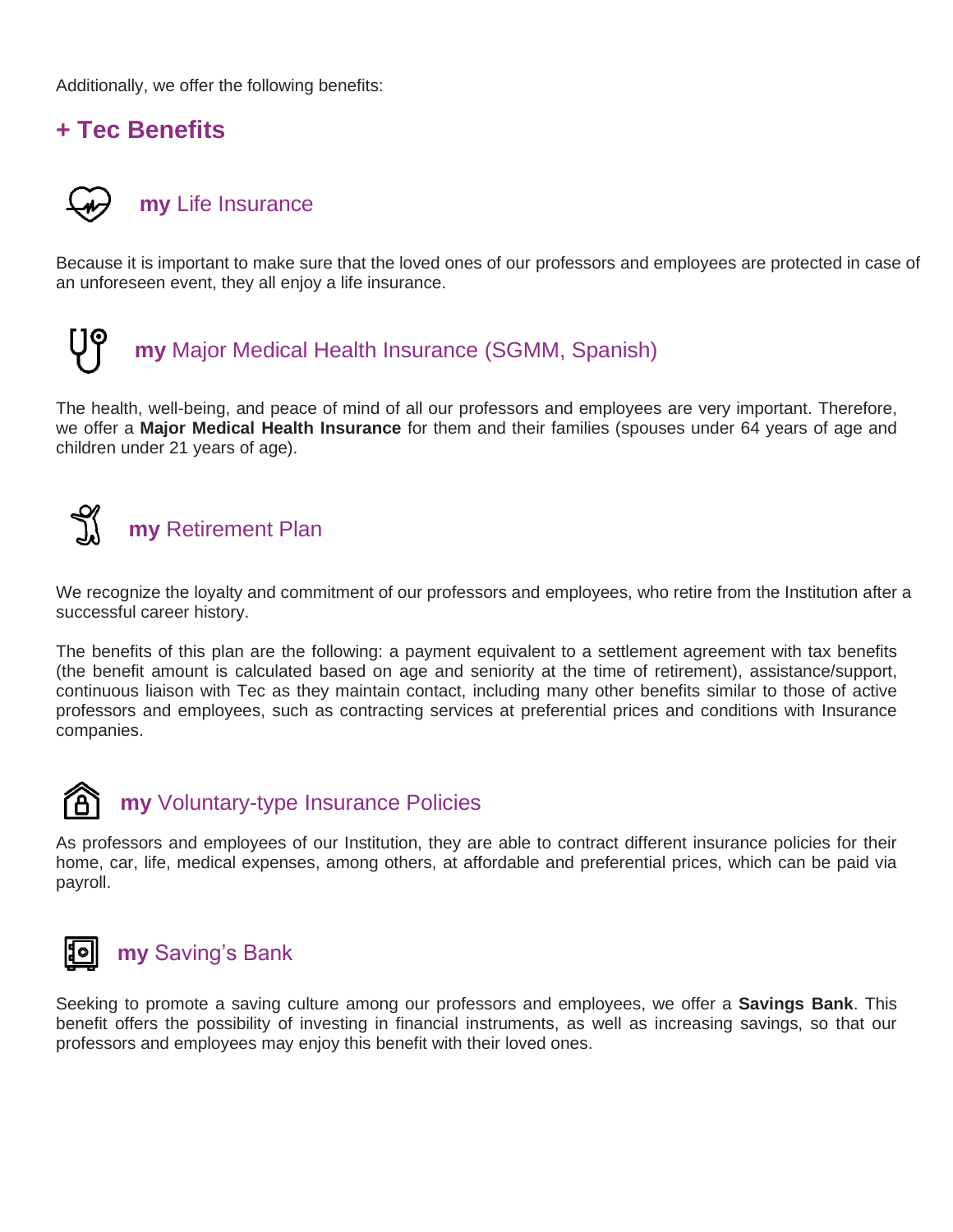

My Agreements is a platform where the agreements that Tec has executed with local and national health, entertainment, food, and many other service providers are available for professors and employees, with discounts and special offers for them.



This program is designed to foster a balance between life and work by offering work schemes that enable our professors, medical doctors or physicians, employees, and leaders, who find themselves in situations of maternity, paternity, or adoption, to work flexible hours so they may be closer to their family members in such special occasions.

#### **my** Tec Daycare center

Professors and employees located in the city of Monterrey may register their children at any Tec Daycare Center (subject to a waiting list at the time of registration).

### **my** Dining Room support

Professors at some campuses enjoy this benefit where dining room service is available.

#### minimum monthly salary

Our Institution has a minimum monthly salary for new hires equivalent to 3.7 times the general monthly minimum salary.

# **We ensure the right for gender equality and equal pay**

In 2014, we identified an area of opportunity to achieve gender equality. So, we undertook the following:

- ✓ Define development plans for women
- $\sqrt{\ }$  Ensure the participation of women in all talent attraction processes
- ✓ Measure and monitor compliance with the plans and progress

Due to these actions, in the last 5 years we have achieved the following:

|                                                                 | 2014 2020 |  |
|-----------------------------------------------------------------|-----------|--|
| • Duplicate the percentage of women in top management positions | 8 % 20 %  |  |
| • Increase 12 points in middle management positions             | 37 % 55 % |  |

In February 2018, we created the "Impulsa Committee" with the aim of ensuring gender diversity at the 4 Tecnológico de Monterrey's Institutions through the attraction, recruitment, retention, and development of the greatest number of women in leadership positions, as well as ensuring equality conditions.